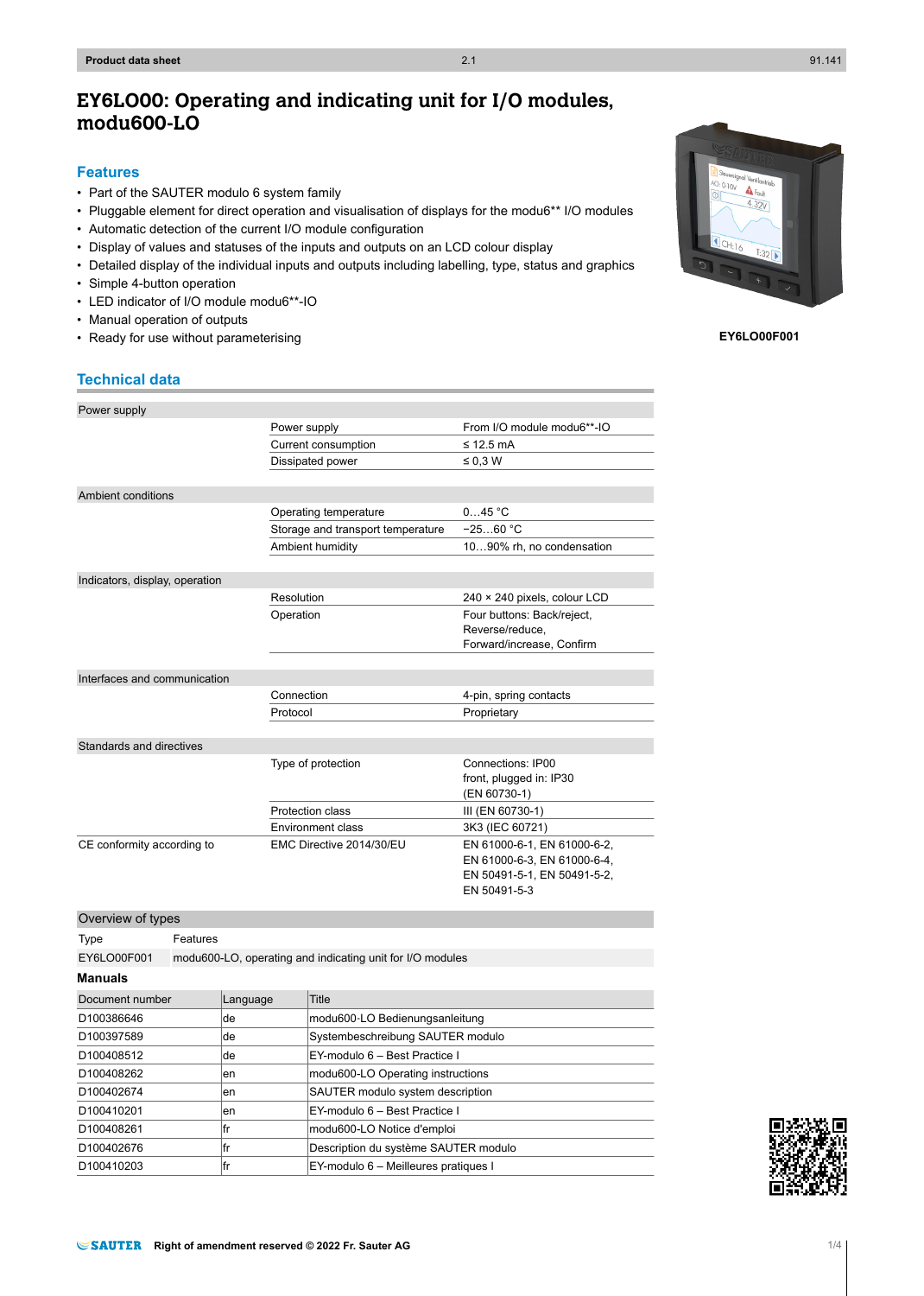## **Description of operation**

The modu600-LO local operating device is used to display and operate the modulo 6 I/O modules and their input and output signals. The module is hot-pluggable. It reads and accepts the configuration of the I/O module to which it is connected.

For each configured channel, the object description, signal type and object status are displayed. Digital inputs are represented graphically with a dot and digital outputs with a switch. Analogue inputs are represented with a progress bar (relative) and analogue outputs with a slider (relative).

The configuration of a channel is defined with CASE Engine and cannot be changed during operation. Output signals can be overridden. The override is stored and is not lost in the event of a power failure or restart if the operating device remains connected.

Overridden signals remain unchanged (overridden) when the modu600-LO is removed. After a restart or a power failure, the overridden state is restored <sup>1)</sup>.

The local operating device does not have priority over the modulo 6 app. If the operating device and the app are used simultaneously, the "last one wins" principle applies. The operating device can change or reset a signal overridden by the app and vice versa  $2$ ).

No settings are transferred when the operating device is changed from one I/O module to another module. The settings are also not transferred when the change is made in a de-energised state.

If channels are not configured, it is possible to manually set the signal type and control the output signal on the operating device. However, this manual setting is not saved and is not retained in the event of a power failure or a restart.



The modu600-LO supports the UTF-8 character set.

Unknown characters such as Hebrew, Arabic and Asian characters are replaced by spaces. The supported characters are listed in the modu600-LO operating instructions.

## **Intended use**

This product is only suitable for the purpose intended by the manufacturer, as described in the "Description of operation" section.

All related product regulations must also be adhered to. Changing or converting the product is not admissible.

#### **Improper use**

The SAUTER modulo 6 system does not have functional safety and is not fail-safe. MTTF, MTBF and MTTR data is not available.

- This product is not suitable:
- for safety functions
- as an emergency operating level according to the Machinery Directive 2006/42/EU
- in transportation equipment and storage facilities as per Directive 37/2005
- as a measuring device as per EU Measuring Instruments Directive 2014/32/EU
- for use outside and in rooms with the risk of condensation

Standard EN ISO 13849-1 has not been considered. If applicable, a local emergency operating device must be installed on the plant side.

# **Engineering notes Note**



The modu600-LO may only be plugged in and operated by qualified personnel. Prevent access by laypersons.

The I/O modules of the modulo 6 system family can be supplemented by the modu600-LO local operating unit. The modu600-LO enables the inputs and outputs in the I/O module to be visualised and operated.

The modu600-LO operating device can be installed or removed during operation (hot-pluggable) without affecting the functions of the automation station or the I/O modules. When removed during operation, the manual settings and overrides are not lost. Overridden output signals must be explicitly reset. Resetting is possible via the operating unit or via the modulo 6 app.

*<sup>1)</sup> This is a feature of modulo 6 firmware version 1.2.3 and higher.*

*<sup>2)</sup> This is a feature of modulo 6 firmware version 1.2.3 and higher.*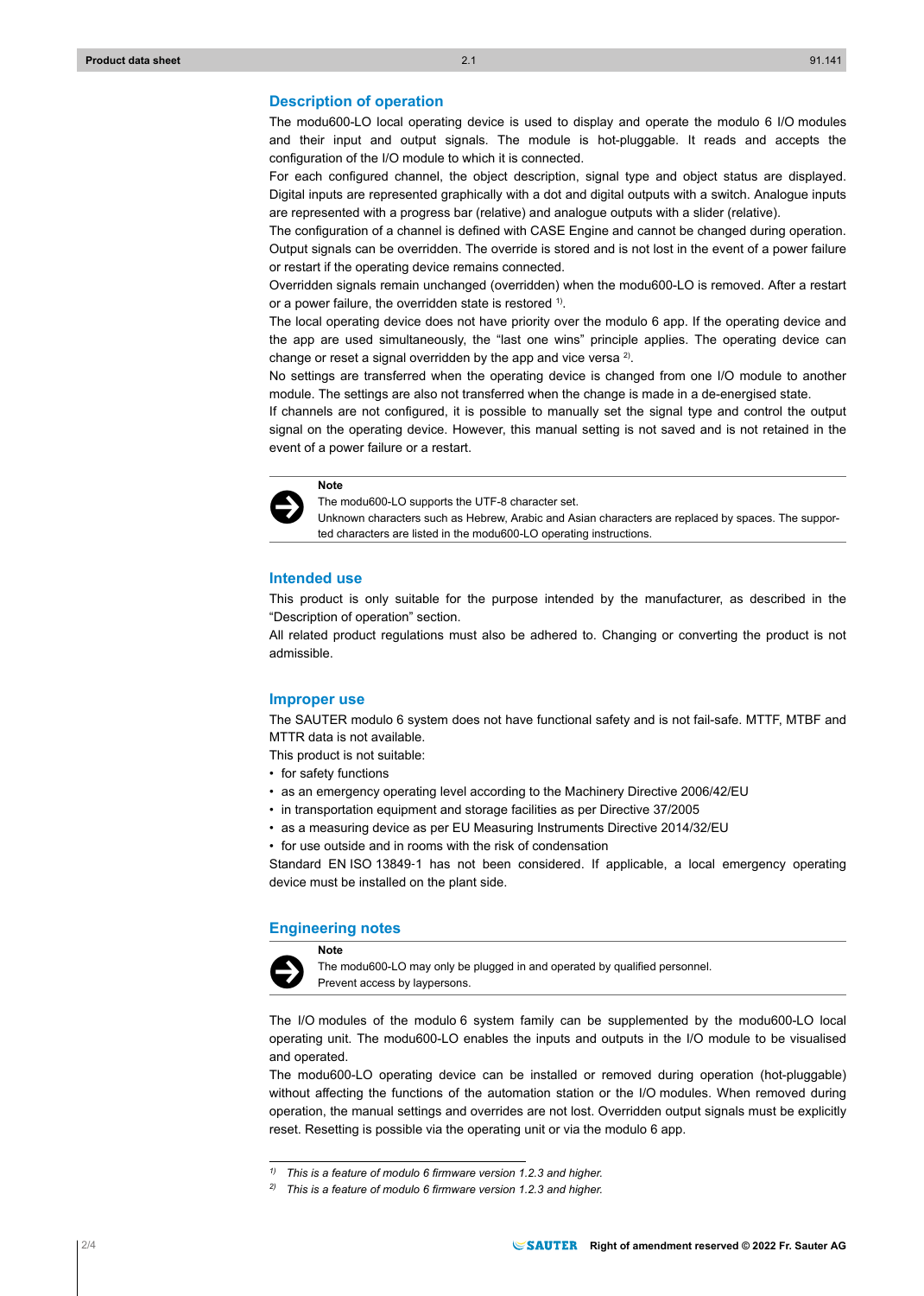**Note**



- Signal overrides set using a modu600-LO are not reset when the operating unit is removed.
- It is advisable to restrict access to the local operating level on site (including via mobile apps). Access security must be considered during the planning and risk assessment of the plant.

The modu600-LO operating device works without special commissioning or engineering. For this reason, a modu600-LO operating unit can also be used successively for different I/O modules.



# **NOTICE!**

**Note**

The modu600-LO local operating device must not be used as a maintenance or emergency stop switch for the system.

- ►Do not use the device for local emergency operation in dangerous situations.
- ►Switch off the system completely for maintenance work.

# $\ddot{\bm{\Theta}}$

With a separate power supply from the modu601-LC (separate I/O module supply module), operation is still possible via the local operating device if the automation station fails.

# **LED indicator of the modu600-LO**

The LED indicator of the connected I/O device is transmitted unchanged to the LCD of the modu600-  $LO$ .

| Status $3)$                             | Indicator/display | Meaning                                          |
|-----------------------------------------|-------------------|--------------------------------------------------|
| Continuous green                        |                   | Module in operation                              |
| Continuous orange                       |                   | Startup mode                                     |
| Flashing orange                         |                   | Configuration error                              |
| Rapid flashing orange                   |                   | modu600-LO firmware update                       |
| Continuous red                          |                   | Not configured                                   |
| Flashing red                            |                   | I/O bus communication error <sup>4)</sup> (iSEB) |
| $Off \rightarrow Green \rightarrow Red$ | ⊸ !               | LED test sequence                                |
| Off                                     |                   | No power supply                                  |

#### **Firmware update**

Any available firmware updates of the modu600-LO are automatically initiated by the automation station after switching on. During the update, the screen remains black and the LED flashes rapidly orange.

#### **Operation**

The modu600-LO has four buttons (Back/reject, Reverse/reduce, Forward/increase, Confirm) and is based on an intuitive operating concept with a simple and intuitive navigation structure.

# **Standard view**

In the standard view of the LCD display, all inputs and outputs are shown graphically. After an input or output is selected, the channel designation and the current value appear in the middle of the display. Output values can be directly overridden here.

#### **List view**

A list view can be selected instead of the standard view. The list view shows all the I/O channels with the labelling defined in the project.

*3) LED flashing: 500 ms on, 500 ms off LED flashing rapidly: 100 ms on, 100 ms off* 

*LED test sequence: 1 second off > 1 second green > 1 second red*

*<sup>4)</sup> The communication error display (flashing red) has priority, for example over the startup mode display (continuous orange)*